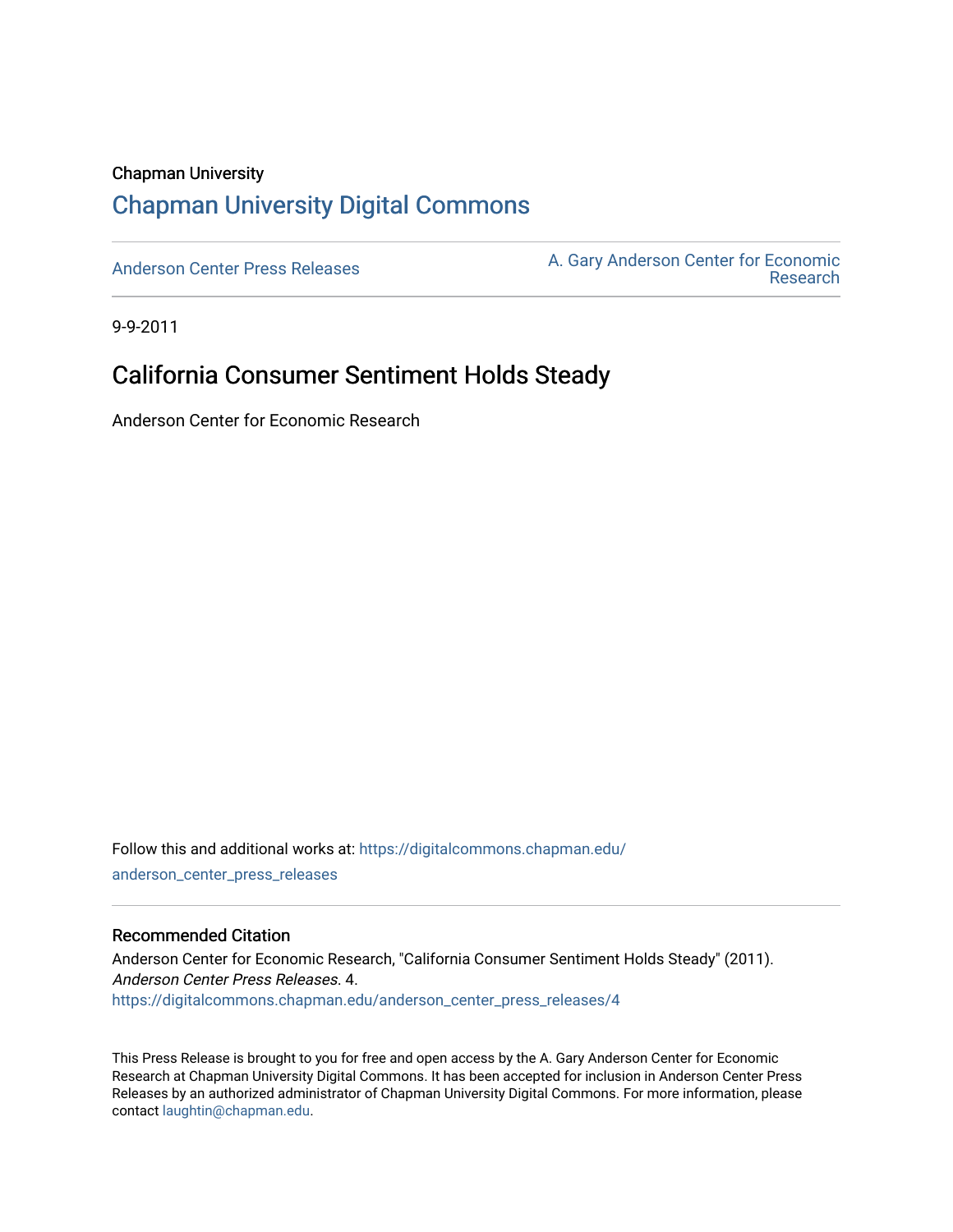



### A. GARY ANDERSON CENTER FOR ECONOMIC RESEARCH

**For Release:**  Friday, September 9, 2011

**Contact:**  Esmael Adibi, Director of the Anderson Center for Economic Research (714) 997-6693

# **California Consumer Sentiment Holds Steady**

ORANGE, CA — The California Composite Index of Consumer Confidence is virtually unchanged at 89.0 in the third quarter of 2011 compared to the second quarter. An index level of 89.0 however is below 100 reflecting a higher percentage of pessimistic consumers versus those who are optimistic. In contrast, the survey of consumer confidence at the national level conducted by the University of Michigan showed a reading of 55.7 in the month of August tumbling from the May reading of 74.3.



The California Composite Index is generated based on three indices: consumers' outlook on current and future economic conditions, and an index measuring consumers' spending plan. While similar to the national survey, the index measuring current economic conditions showed a decline of nearly 10 points, the other two indices improved over the last three months.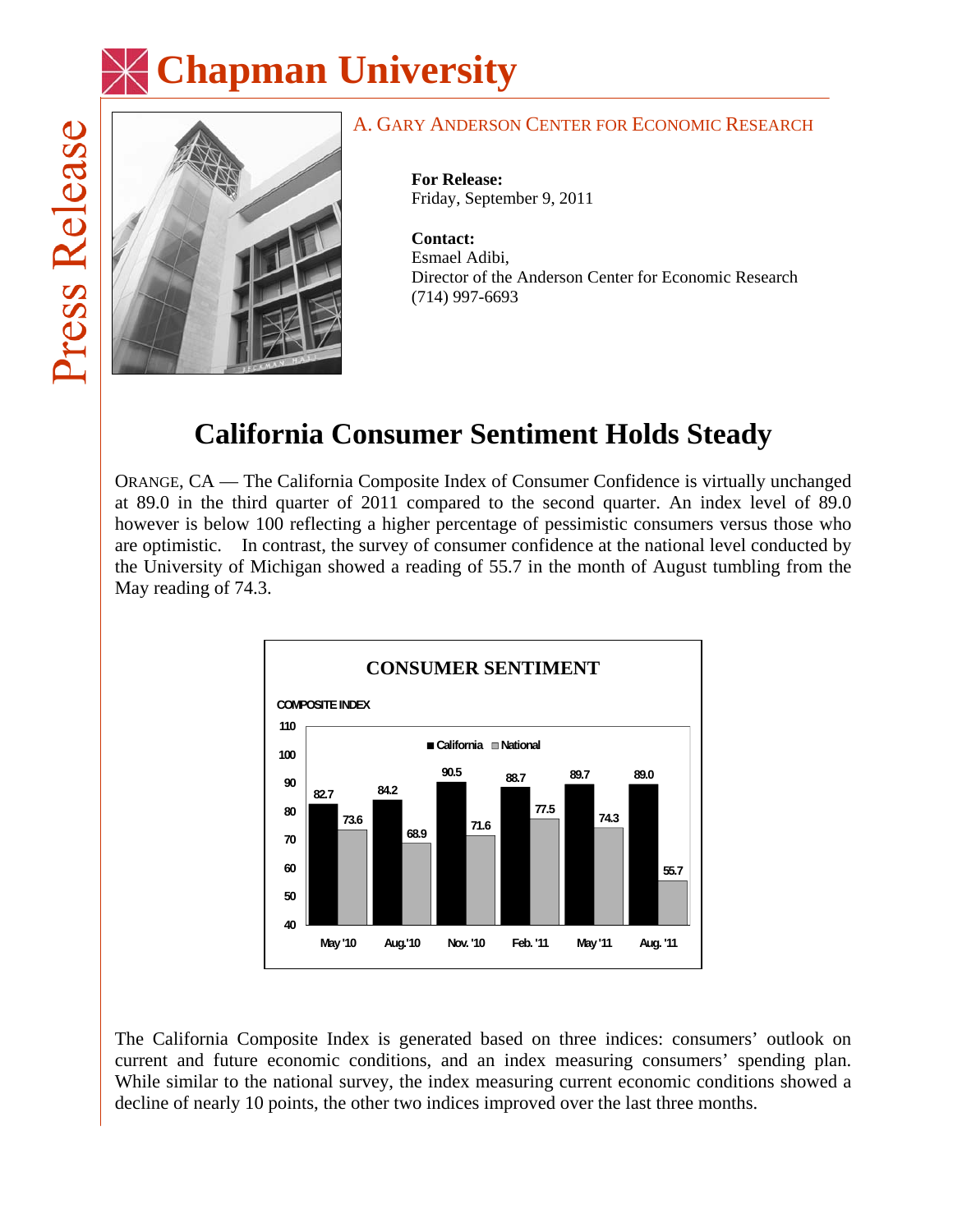Mainly as a result of the volatile stock market, consumer assessment of the **current** economic conditions deteriorated sharply. This index declined to a reading of 67.9 in August of 2011 from 77.7 in May of 2011. Surprisingly, the index measuring **future** economic conditions increased moderately to a reading of 108.5 in August from a reading of 104.7 in May of 2011 inching closer to the high of 109.1 in November of 2010.



Moreover, the index measuring consumers' planned spending on big-ticket items increased sharply from the May reading of 83.4. The current reading of 95.6 is the highest reading for this index since the first quarter of 2007. The uptick in the index suggests consumer spending should significantly improve over the next six months compared to the first half of the year.

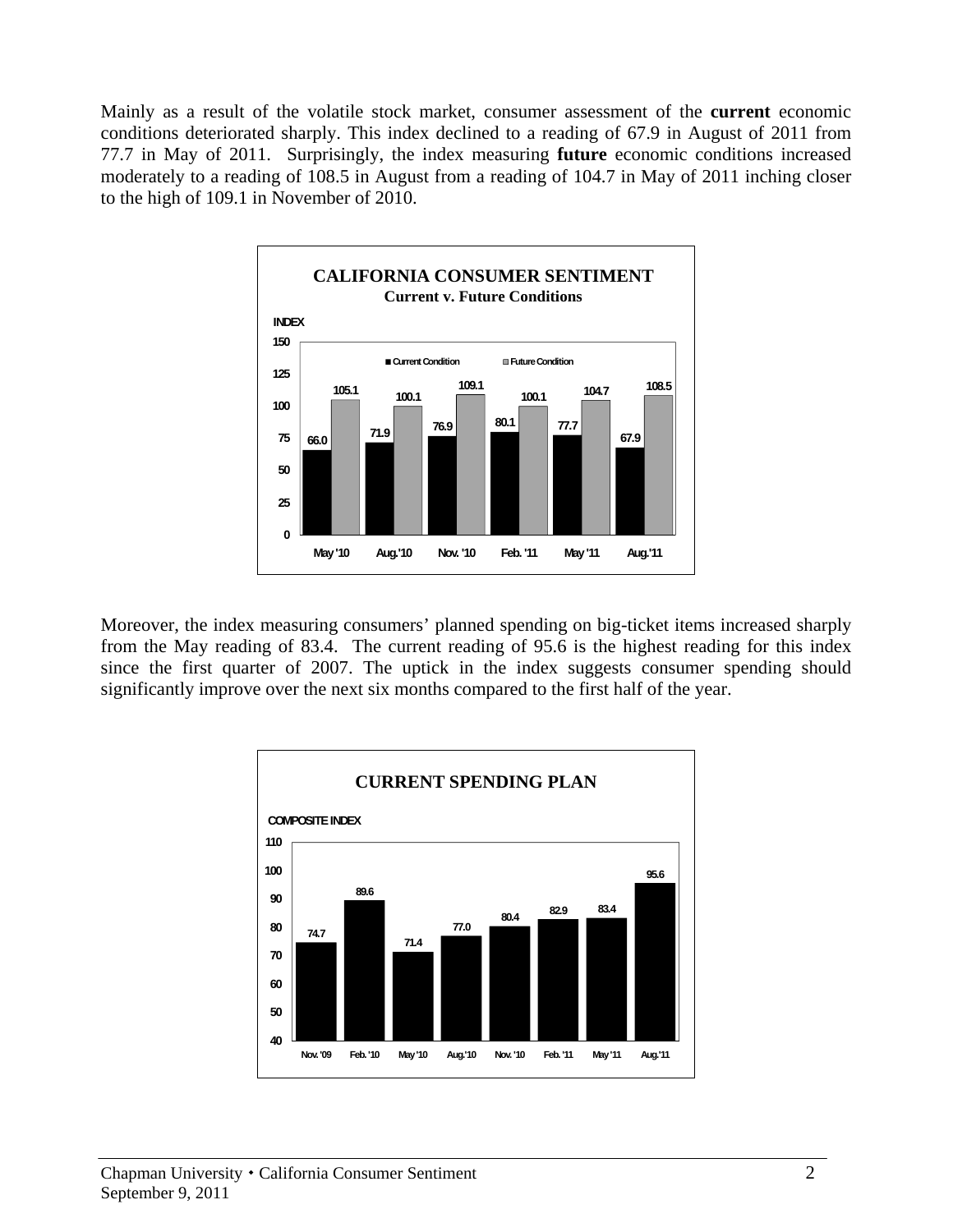### **BACKGROUND AND METHODOLOGY:**

Beginning in the third quarter of 2002, the Anderson Center for Economic Research at Chapman University launched a survey to measure California consumer sentiment. This survey is similar to the monthly national survey of consumer sentiment conducted by the University of Michigan.

A survey comprised of six questions is mailed to a stratified sample of 5,000 residences throughout the state, with a historical response rate of 5 to 10 percent. Three questions relate to the current economic conditions, two questions address future economic conditions (one year outlook) and one question evaluates the consumers' current plan for purchasing big ticket items.

The results are summarized into four indices. One index measures consumer sentiment about the current economic condition, a second measures consumers' future economic expectations, the third is a composite index representing overall consumer confidence, and the fourth index measures consumers' current spending plan on durable goods.